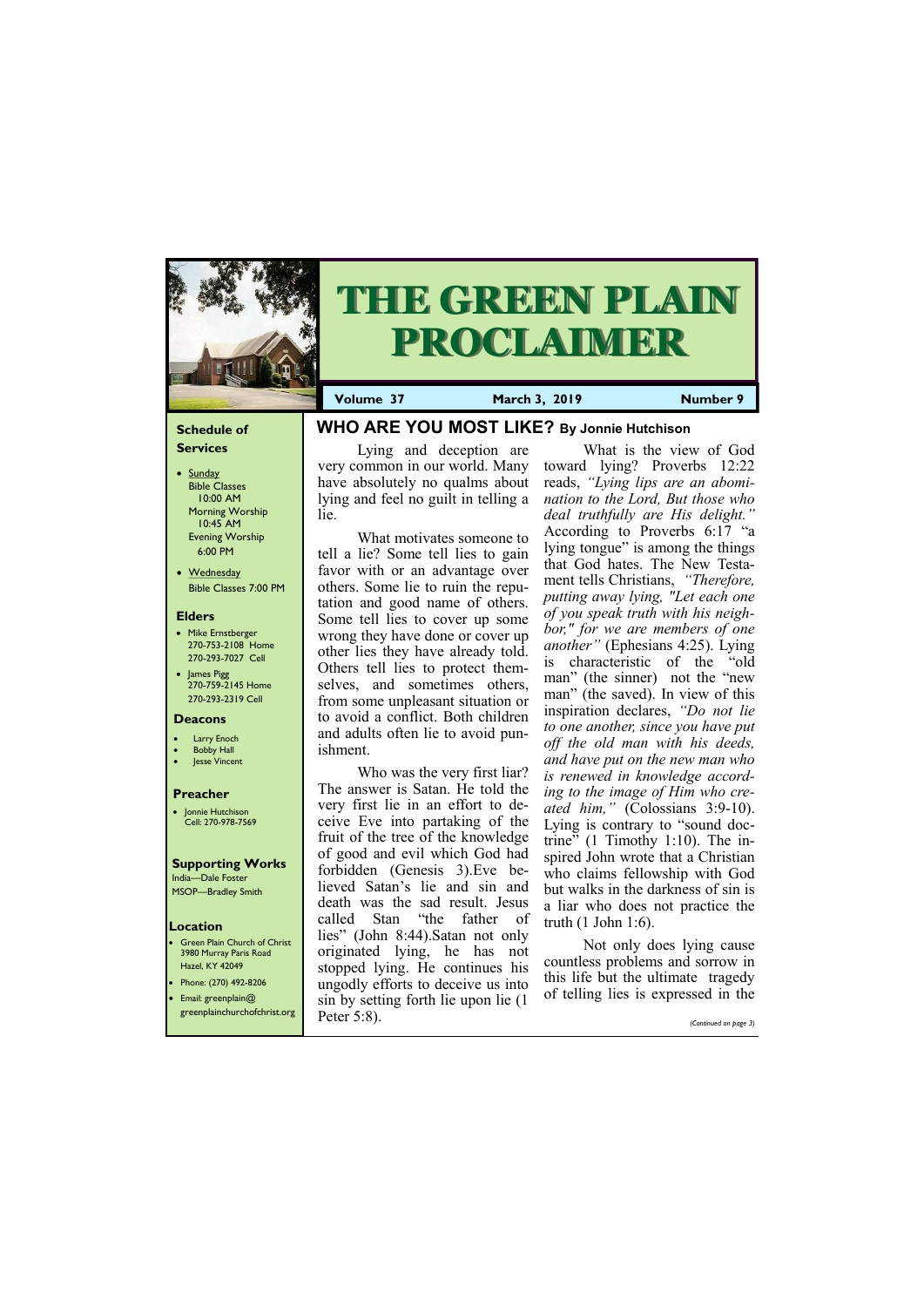### NEWS AND NOTES

- *REMEMBER IN PRAYER: Green Plain members*: Paul Brandon Lori Brandon, Peggy Jarvis, Rex and Margaret Enoch, Will Ed Travis , Mary Crutchfield, Vickie and Kaitlyn Canter, Joanne Barnes. Frank Towery, Maxine Pool, Nancy Meacham, Hayes and Marjorie Grady, Mary Lowrie, Jim Fielder. And Larry Enoch.
- **Family and Friends:** Betty Pond, Naomi Pigg, Byron White, Meredith Enoch, Kenneth Mizell, Walter Bryars, Ann Workman, Mike and Dollie Kiser, Will and Nancy Winchester, Dean Carroll, Maryanne Stubblefield, Annie Lyons, Kenzie Murdock, Brandon Wiggins, Jim Hutson, Amy Lyons, Janice Canter, Maryanne Pedigrew, Dale Foster and Thomas Cooper. If you know of those who need to be added or removed from our prayer list please write down their names and hand it to Jonnie.
- **LOCAL EVENTS:** The Spring session of the **Green Plain School of Biblical Studies** begins this Monday, March 4th and continues through May 27th. The first six weeks Larry Powers will continue the study of 1 Corinthians; Glenn Head will teach 1st, 2nd, and 3rd John. The second six weeks Chris Kemp will teach the book of James and Jack Philipps will teach the book of Colossians. Our **Spring Gospel Meeting** is scheduled for **April 14-18 (Note the date change)** with Larry Powers preaching.
- **Pantry items for March** 3—Green Beans; 10—Creamed Corn; 17—Tissues; 24—Mixed Vegetables; 31—Carrots. Canned food only please.
- Please remember our **snacks for the hospital program** and place your items in the baskets in the lobby.
- **PASS IT ON!** When you have finished reading this bulletin, why not pass it on to a loved one, friend or neighbor. Use this as a tool to spread the gospel. Or, pick up extra copies to hand or mail to others.
- **See our Facebook page** for announcements, updates and articles. Access to past editions of this bulletin are available on our website at http://greenplainchurchofchrist.org.
- **Mission Work:** Please continue to pray for the preachers this congregation is supporting in India and for Dale Foster, Ronnie Gootan, David Nance and Mike Kiser in their respective works.
- Watch **"A Bible Answer"** each Sunday morning at 8:00 am on WQWQ TV in Paducah, KY. This program is also available on their website at abibleanswertv.org and on GBN and YouTube**.**
- **March 2019 Anniversaries:** Roy & Marie Wyatt—12th; Bobby & Sue Hall—15th **Birthdays:** Gail Hutchison—9th; Roy Wyatt—14th; James Pigg—20th; Preston Barret—22nd; London Smith—23rd. If we have left anyone out please let us know so we may put it in next weeks bulletin.



**Last Week**: *By what name did Abraham call the place where he was told to offer his son Isaac as a sacrifice and what does the name mean? 7.* Jehoah-jirah, meaning "the Lord will g

**Page 2**

*BIBLE RESEARCH QUESTION*

**This Week:** *In the Old Testament who was Laban and what were the names of his two daughters?*

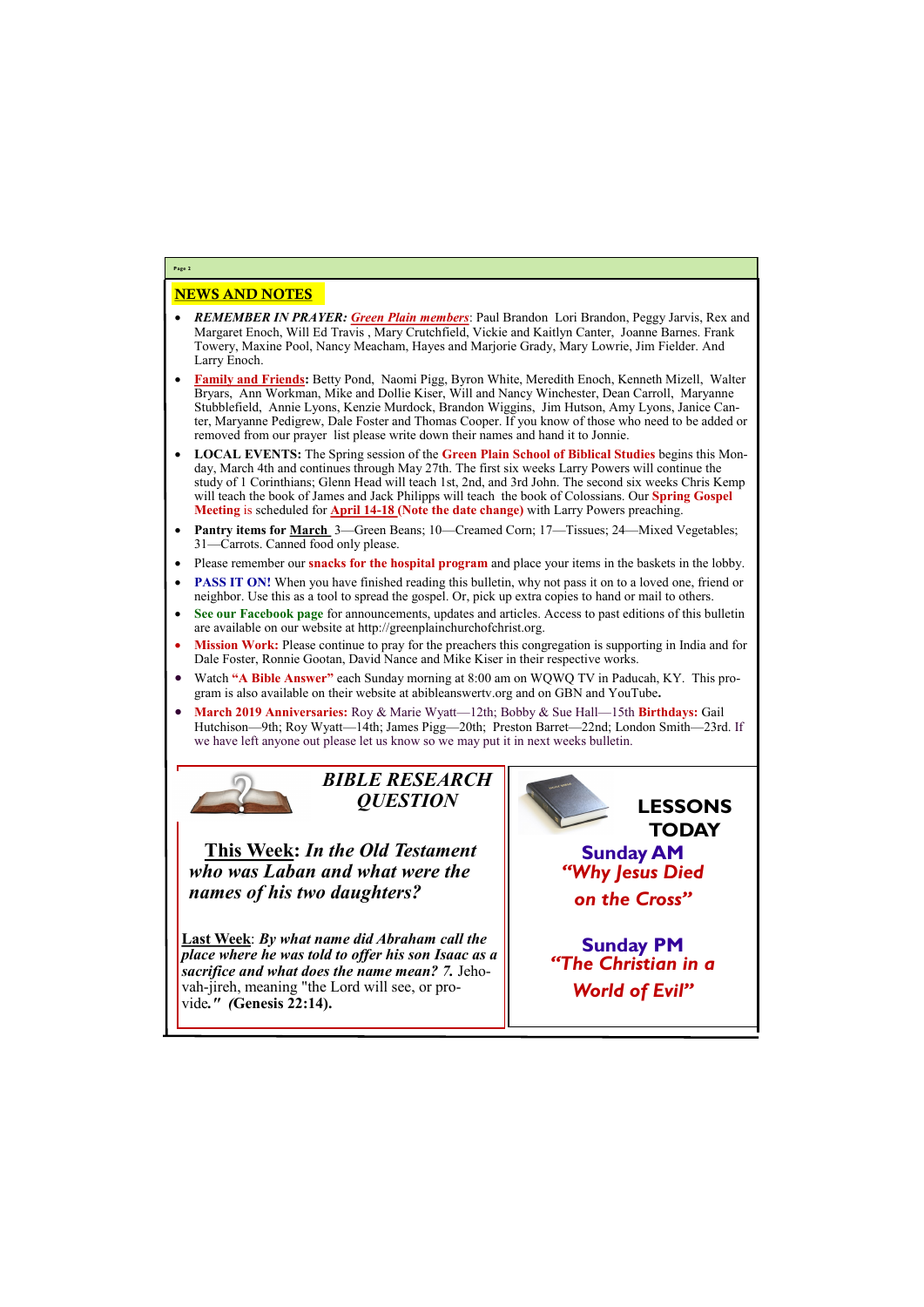**Page 3**

## **WHO RUNS YOUR HOME? YOU OR YOUR KIDS?**

words *"...and all liars shall have their part in the lake which burns with fire and brimstone which is the second death"* (Rev. 21:8).

Satan is a liar and the father of it (John 8:44). On the other hand, it is impossible for God to tell a lie (Titus 1:2; Hebrews 6:19). When you tell a lie, who are you most like, God or Satan?

Baptism is not a flu shot. It's not a situation in which you are baptized and then you are "covered" for life.

Jesus spoke about the narrow way that we must be on in order to get to the narrow gate (Matthew 7). John admonished that we should be faithful unto death in order to receive a crown of life (Revelation 2:10). Peter and Paul also wrote about fleeing immorality, putting on the new man, and being holy. Obviously, the New Testament indicates that we continue to grow in faithfulness.

Is this the behavior you accept in your home?

Yet, the lives of many young people do not reflect this truth. For example, it is amazing to me how many young people do not honor and respect their parents. This sickening epidemic can even be seen in young adults in their 20s who talk down to, openly rebel against, and manipulate their parents. The same thing can be witnessed in a school classroom where teachers are talked down to and given little to no respect.

And, sadly, this is even happening in the church. On any given Sunday Christian young people can be seen rolling their eyes or ignoring their parents or Bible class teachers. Children can be seen talking down to their parents or throwing fits to get their way. What's going on here? Who is actually running the home?

parents.

The words honor and respect are often used synonymously. Simply put, to honor or respect someone means you are showing them admiration or showing esteem to them. God used these words in expressing how children should act toward their parents. Notice in Ephesians 6:1 Paul uses the phrase "obey your parents in the Lord," pointing out that it is important that the parents not be going against the will of God.

So what does this mean for you? Please hear me loud and clear on this: When you have children it is not right or acceptable for your child to boss you around or make the rules in your house. If you allow this then ultimately you will raise children who do not honor and respect their heavenly Father.

| reminded nome.                               |  | don't agree. You should honor and obey |  |                       |
|----------------------------------------------|--|----------------------------------------|--|-----------------------|
| Here's what I intend to teach my chil-       |  |                                        |  |                       |
| dren regarding honoring and respecting their |  |                                        |  | (Continued on page 4) |

Likewise, just because you are of adult age does not mean you get to suddenly set aside passages of the Bible you don't personally agree with like honoring your parents. Even if you are in your mid-20s, you should still show honor and respect for your parents. My parents are now in their 70s and I still give them honor and respect.

Christian young people—of ALL young people—should be leading the way in demonstrating honor and respect toward their parents. It is easy to love and respect someone when they grant your requests or give you everything you ask for. The true test comes when you don't get your way or